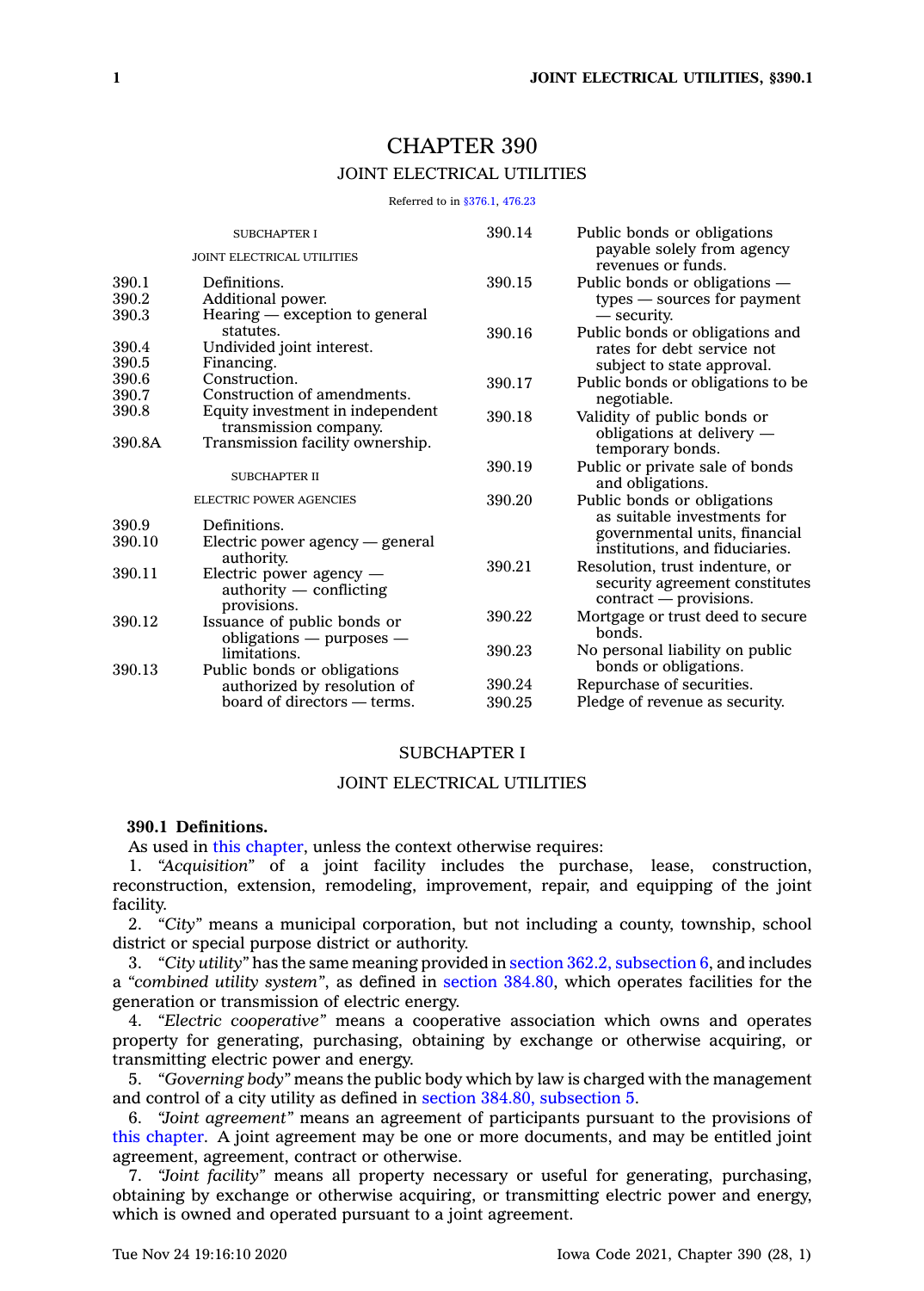8. *"Or"* includes the conjunctive *"and"* and *"and"* includes the disjunctive *"or"*, unless the context clearly indicates otherwise.

9. *"Own"* and *"ownership"* in the case of transmission facilities, including substations and associated facilities, may include the right to the use of an amount of the capacity of the facilities, if the joint agreement so provides. *"Own"* and *"ownership"* may include <sup>a</sup> joint facility located in this state or outside this state.

10. *"Participant"* means <sup>a</sup> city, electric cooperative or privately owned utility company which is <sup>a</sup> party to <sup>a</sup> joint agreement.

[C75, 77, 79, 81, §390.1] 84 Acts, ch [1251,](https://www.legis.iowa.gov/docs/acts/1984/CH1251.pdf) §1; 2012 Acts, ch [1065,](https://www.legis.iowa.gov/docs/acts/2012/CH1065.pdf) §1 Referred to in [§23A.2](https://www.legis.iowa.gov/docs/code/23A.2.pdf), [352.6](https://www.legis.iowa.gov/docs/code/352.6.pdf), [390.9](https://www.legis.iowa.gov/docs/code/390.9.pdf), [476.22](https://www.legis.iowa.gov/docs/code/476.22.pdf)

#### **390.2 Additional power.**

In addition to other powers conferred by the Constitution and laws of this state, any city having established <sup>a</sup> utility which operates an existing electric generating facility or distribution system may enter into and carry out joint agreements with other participants for the acquisition of ownership of an undivided interest in <sup>a</sup> joint facility and for the planning, financing, operation and maintenance of the joint facility.

[C75, 77, 79, 81, §390.2]

#### **390.3 Hearing — exception to general statutes.**

1. Before <sup>a</sup> city may enter into or amend <sup>a</sup> joint agreement, the governing body shall adopt <sup>a</sup> proposed form of agreement and give notice and conduct <sup>a</sup> public hearing on the agreement in the manner provided by sections 73A.1 [through](https://www.legis.iowa.gov/docs/code/73A.1.pdf) 73A.11, which action shall be subject to appeal as provided in [chapter](https://www.legis.iowa.gov/docs/code//73A.pdf) 73A.

2. However, in the performance of <sup>a</sup> joint agreement, the governing body is not subject to statutes generally applicable to public contracts, including hearings on plans, specifications, form of contracts, costs, notice and competitive bidding required under [chapter](https://www.legis.iowa.gov/docs/code//26.pdf) 26 and [section](https://www.legis.iowa.gov/docs/code/384.103.pdf) [384.103](https://www.legis.iowa.gov/docs/code/384.103.pdf), unless all parties to the joint agreement are cities located within the state of Iowa.

#### [C75, 77, 79, 81, §390.3]

84 Acts, ch [1067,](https://www.legis.iowa.gov/docs/acts/1984/CH1067.pdf) §36; 2006 Acts, ch [1017,](https://www.legis.iowa.gov/docs/acts/2006/CH1017.pdf) §38, 42, 43; 2020 Acts, ch [1063,](https://www.legis.iowa.gov/docs/acts/2020/CH1063.pdf) §207 Section amended

#### **390.4 Undivided joint interest.**

In substance, <sup>a</sup> joint agreement shall:

1. Provide that each participant shall own an undivided interest in the joint facility, the interest being equal to the percentage of the money furnished, value of property furnished, or services rendered by each participant toward the total cost of the joint facility, and that each participant shall own and control <sup>a</sup> like percentage of the output of the joint facility.

2. Provide that each participant shall undertake to finance its portion of the cost of planning, acquisition, operation, and maintenance of the joint facility.

3. Provide that each participant in the ownership of the joint facility shall bear all taxes, if any, chargeable to its ownership of the joint facility under statutes now or hereafter in effect.

4. Provide for the planning, financing, acquisition, operation and maintenance of the joint facility, or for any one or more of said purposes, including the cost to be contributed by each participant.

5. Provide for <sup>a</sup> uniform method of determining and allocating operation and maintenance expenses of the joint facility.

6. Provide that <sup>a</sup> participant may be liable only for its own acts with regard to the joint facility, or as principal for the acts of the manager in proportion to its percentage of ownership, and shall not be jointly or severally liable for the acts, omissions or obligations of other participants.

7. Provide that the undivided interest of <sup>a</sup> participant in the joint facility may not be charged directly or indirectly with <sup>a</sup> debt or obligation of another participant or be subject to any lien as <sup>a</sup> result thereof.

8. Provide for the management and operation of the affairs of the joint facility, and the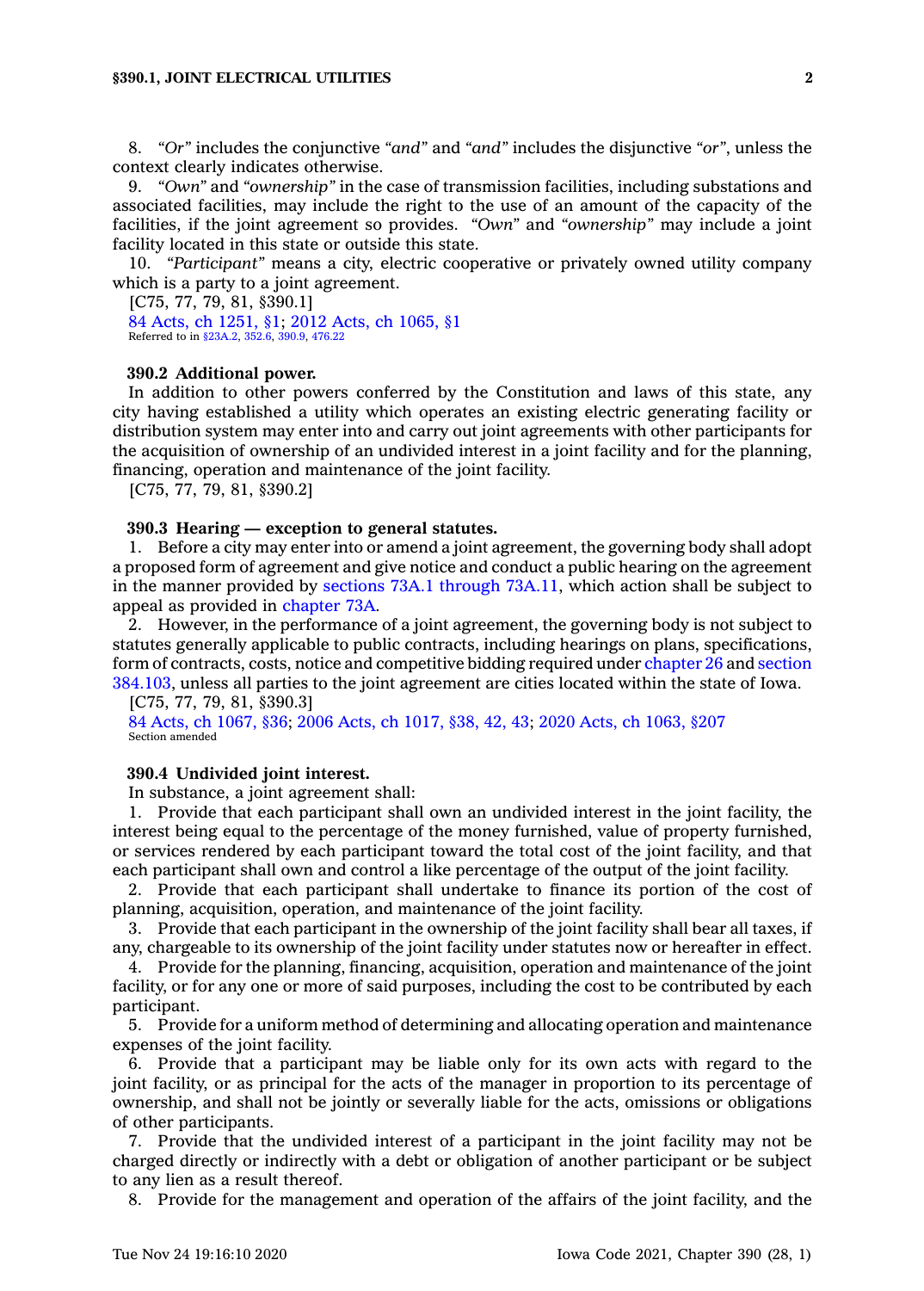indemnification of the manager, which may include <sup>a</sup> provision that the joint facility shall be managed and operated by one or more of the participants.

9. Provide that no participant may withdraw from the joint agreement during its duration so long as obligations payable in whole or in part from revenues derived from the operation of the joint facility, and issued by <sup>a</sup> city, are outstanding, unless prior consent is first granted by each of the other participants either in the joint agreement or otherwise.

10. Provide for the method to be employed in accomplishing the partial or complete termination of the agreement and for disposing of property and assets upon partial or complete termination. The provisions of the joint agreement for disposition of the joint facilities shall not be subject to the statutes limiting or prescribing procedure for the sale of city-owned properties.

11. Provide for the duration of the agreement. An agreement authorized by this [chapter](https://www.legis.iowa.gov/docs/code//390.pdf) shall not be limited as to period of existence, except as may be limited by the terms of the agreement itself.

12. Include other provisions as the parties may deem necessary or appropriate with respect to the conduct of the participants, the operation or ownership of the joint facility, or the settlement of disputes.

[C75, 77, 79, 81, §390.4]

#### **390.5 Financing.**

A city may finance its share of the cost of <sup>a</sup> joint facility by the use of any method of financing available for city utilities under the statutes of this state, for the financing of electric generation or transmission facilities to be owned by <sup>a</sup> city in their entirety, including but not limited to the provisions of [chapters](https://www.legis.iowa.gov/docs/code/1973/397.pdf) 397 and 407, Code [1973](https://www.legis.iowa.gov/docs/code/1973/407.pdf), and sections 384.23 [through](https://www.legis.iowa.gov/docs/code/384.23.pdf) [384.36](https://www.legis.iowa.gov/docs/code/384.23.pdf) and sections 384.80 [through](https://www.legis.iowa.gov/docs/code/384.80.pdf) 384.94 as applicable. Revenues derived by <sup>a</sup> city utility from its share of ownership or operation of <sup>a</sup> joint facility shall be deemed to be revenues of the city utility for all purposes including the issuance and payment of bonds secured by or payable from the revenues of <sup>a</sup> city utility. A joint agreement shall be deemed payable from revenues or revenue bonds of <sup>a</sup> city utility in the absence of provision to the contrary or <sup>a</sup> referendum approving the issuance of general obligation bonds.

[C75, 77, 79, 81, §390.5] 2019 [Acts,](https://www.legis.iowa.gov/docs/acts/2019/CH0059.pdf) ch 59, §115

#### **390.6 Construction.**

This [chapter](https://www.legis.iowa.gov/docs/code//390.pdf) being necessary for the public health, public safety and general welfare, shall be liberally construed to effectuate its purposes. This [chapter](https://www.legis.iowa.gov/docs/code//390.pdf) shall be construed as providing <sup>a</sup> separate and independent method for accomplishing its purposes, and except as provided or necessarily implied shall not be construed as subject to or an amendment of any other law. In particular, without limiting the generality of the foregoing, no restrictions or requirements contained in this [chapter](https://www.legis.iowa.gov/docs/code//390.pdf) shall be construed as applying to bonds issued pursuant to the provisions of [chapter](https://www.legis.iowa.gov/docs/code//419.pdf) 419. Nothing contained in this [chapter](https://www.legis.iowa.gov/docs/code//390.pdf) shall be construed to limit the powers and authority of privately owned utility companies or electric cooperatives under any other law.

[C75, 77, 79, 81, §390.6]

### **390.7 Construction of amendments.**

The provisions of 1975 Iowa Acts, ch. 199, are retroactive in application to all joint agreements entered into and executed prior to July 1, 1975, under this [chapter](https://www.legis.iowa.gov/docs/code//390.pdf), on behalf of cities which, on the date of executing the agreements, operated existing electric generating or distribution facilities. However, all such joint agreements which complied with the provisions of this [chapter](https://www.legis.iowa.gov/docs/code//390.pdf) prior to amendment by 1975 Iowa Acts, ch. 199, are also in full force and effect according to their terms, and are not rendered invalid in any respect by any provision of 1975 Iowa Acts, ch. 199.

[C77, 79, 81, §390.7]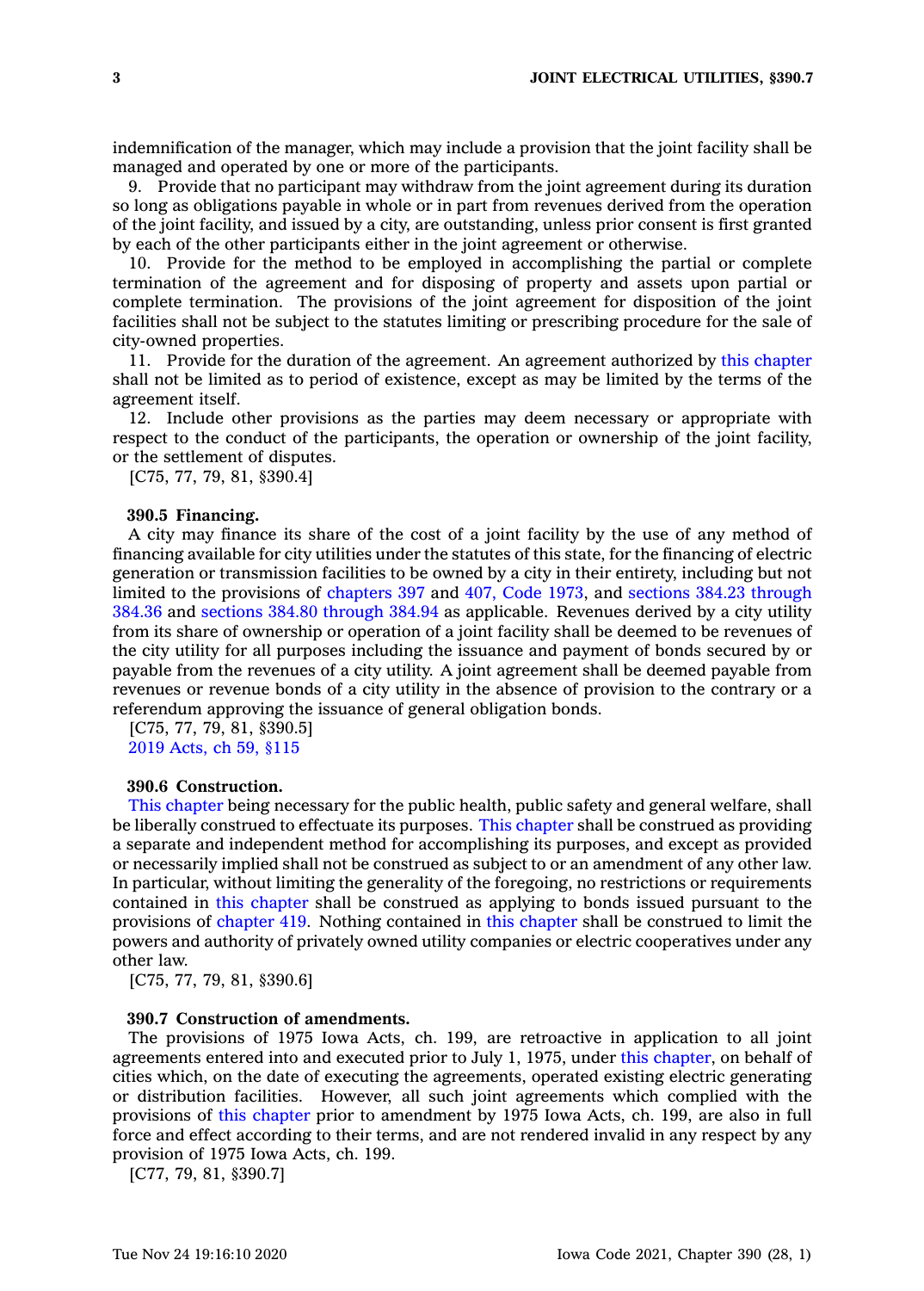# **390.8 Equity investment in independent transmission company.**

In addition to the powers conferred upon <sup>a</sup> city elsewhere in this [chapter](https://www.legis.iowa.gov/docs/code//390.pdf), any city operating <sup>a</sup> city electric utility on January 1, 2003, may enter into agreements with and acquire equity interests in independent transmission companies or similar independent transmission entities in which they are participating that are approved by the federal energy regulatory commission. The purpose of such equity investments shall be to mitigate expenses incurred by the city electric utility due to its procurement of electric transmission service or to otherwise facilitate investment in transmission facilities and shall not be for general city or city utility investment purposes.

2003 [Acts,](https://www.legis.iowa.gov/docs/acts/2003/CH0116.pdf) ch 116, §1

#### **390.8A Transmission facility ownership.**

In addition to the powers conferred upon <sup>a</sup> city or electric power agency elsewhere in [this](https://www.legis.iowa.gov/docs/code//390.pdf) [chapter](https://www.legis.iowa.gov/docs/code//390.pdf), <sup>a</sup> city or electric power agency may acquire ownership interest in <sup>a</sup> transmission facility, including ownership of the capacity of such facility, within this state or in any other state for the purpose of participating with other utilities in transmission to be operated by <sup>a</sup> regional transmission organization or an independent transmission operator approved by the federal energy regulatory commission. For purposes of this [section](https://www.legis.iowa.gov/docs/code/390.8A.pdf), *"electric power agency"* means the same as defined in [section](https://www.legis.iowa.gov/docs/code/390.9.pdf) 390.9.

2012 Acts, ch [1065,](https://www.legis.iowa.gov/docs/acts/2012/CH1065.pdf) §2

#### SUBCHAPTER II

#### ELECTRIC POWER AGENCIES

# **390.9 Definitions.**

For purposes of this [subchapter](https://www.legis.iowa.gov/docs/code//390.pdf), unless the context otherwise requires:

1. *"Electric power agency"* means an entity financing or acquiring an electric power facility pursuant to this [chapter](https://www.legis.iowa.gov/docs/code//390.pdf), [chapter](https://www.legis.iowa.gov/docs/code//28E.pdf) 28E, or [chapter](https://www.legis.iowa.gov/docs/code//28F.pdf) 28F. An electric power agency may be organized as <sup>a</sup> nonprofit corporation, limited liability company, or as <sup>a</sup> separate administrative or legal entity pursuant to [chapter](https://www.legis.iowa.gov/docs/code//28E.pdf) 28E. When the electric power agency is comprised solely of cities or solely of cities and other political subdivisions, the electric power agency shall be <sup>a</sup> political subdivision of the state with the name under which it was organized, and shall have all the powers of <sup>a</sup> city or city utility under this [chapter](https://www.legis.iowa.gov/docs/code//390.pdf).

2. *"Facility"*, *"joint facility"*, *"electric power facility"*, or *"project"* means an electric power generating plant, or transmission line or system, including <sup>a</sup> joint facility as defined in [section](https://www.legis.iowa.gov/docs/code/390.1.pdf) 390.1, [subsection](https://www.legis.iowa.gov/docs/code/390.1.pdf) 7.

3. *"Public bond or obligation"* means an obligation as defined in [section](https://www.legis.iowa.gov/docs/code/76.14.pdf) 76.14. 2010 Acts, ch [1018,](https://www.legis.iowa.gov/docs/acts/2010/CH1018.pdf) §5 Referred to in [§12C.1](https://www.legis.iowa.gov/docs/code/12C.1.pdf), [390.8A](https://www.legis.iowa.gov/docs/code/390.8A.pdf), [476.1B](https://www.legis.iowa.gov/docs/code/476.1B.pdf), [478.16](https://www.legis.iowa.gov/docs/code/478.16.pdf)

# **390.10 Electric power agency — general authority.**

In addition to other powers conferred upon an electric power agency by [chapter](https://www.legis.iowa.gov/docs/code//28F.pdf) 28F or other applicable law, an electric power agency may enter into and carry out joint agreements with other participants for the acquisition of ownership of <sup>a</sup> joint facility and for the planning, financing, operation, and maintenance of the joint facility, as provided in this [subchapter](https://www.legis.iowa.gov/docs/code//390.pdf).

2001 [Acts,](https://www.legis.iowa.gov/docs/acts/2001/CH0004.pdf) 1st Ex, ch 4, §18, 36 CS2001, §476A.21 2010 Acts, ch [1018,](https://www.legis.iowa.gov/docs/acts/2010/CH1018.pdf) §8 C2011, §390.10

# **390.11 Electric power agency — authority — conflicting provisions.**

1. In addition to any powers conferred upon an electric power agency under [chapter](https://www.legis.iowa.gov/docs/code//28F.pdf) 28F or other applicable law, an electric power agency may exercise all other powers reasonably necessary or appropriate for or incidental to the effectuation of the electric power agency's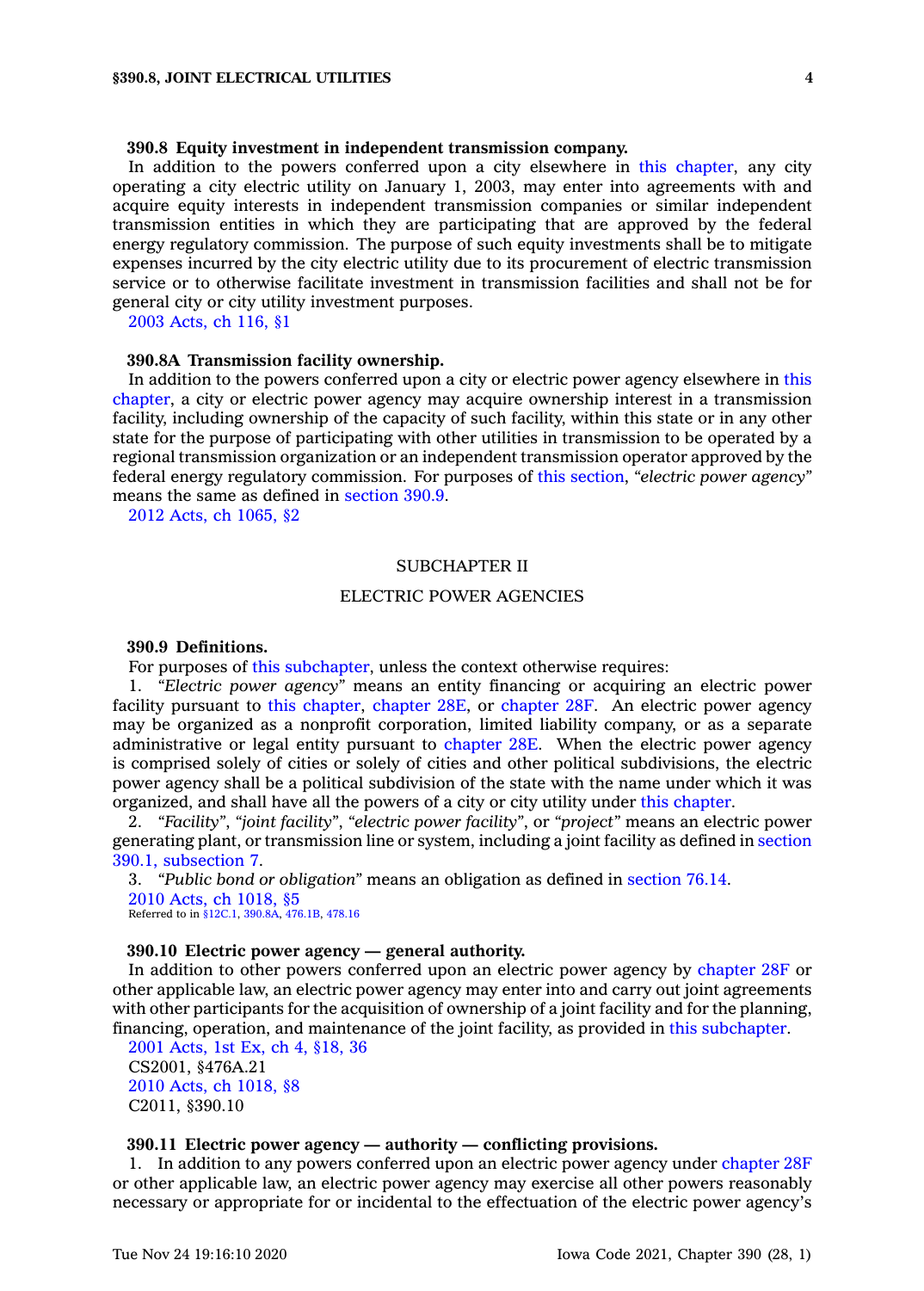authorized purposes, including without limitation the powers enumerated in [chapters](https://www.legis.iowa.gov/docs/code//6A.pdf) 6A and [6B](https://www.legis.iowa.gov/docs/code//6B.pdf) for purposes of constructing or acquiring an electric power facility.

2. An electric power agency, in connection with its property and affairs, and in connection with property within its control, may exercise any and all powers that might be exercised by <sup>a</sup> natural person or <sup>a</sup> private corporation in connection with similar property and affairs.

3. The enumeration of specified powers and functions of an electric power agency in this [subchapter](https://www.legis.iowa.gov/docs/code//390.pdf) is not <sup>a</sup> limitation of the powers of an electric power agency, but the procedures prescribed for exercising the powers and functions enumerated in this [subchapter](https://www.legis.iowa.gov/docs/code//390.pdf) control and govern in the event of any conflict with any other provision of law.

4. The authority conferred pursuant to this [subchapter](https://www.legis.iowa.gov/docs/code//390.pdf) applies to electric power agencies, notwithstanding any contrary provisions of [section](https://www.legis.iowa.gov/docs/code/28F.1.pdf) 28F.1.

2001 [Acts,](https://www.legis.iowa.gov/docs/acts/2001/CH0004.pdf) 1st Ex, ch 4, §19, 36 CS2001, §476A.22 2010 Acts, ch [1018,](https://www.legis.iowa.gov/docs/acts/2010/CH1018.pdf) §9 C2011, §390.11 Eminent domain and eminent domain procedures; [chapters](https://www.legis.iowa.gov/docs/code//6A.pdf) 6A and 6B

### **390.12 Issuance of public bonds or obligations — purposes — limitations.**

1. An electric power agency may from time to time issue its public bonds or obligations in such principal amounts as the electric power agency deems necessary to provide sufficient funds to carry out any of its purposes and powers, including but not limited to any of the following:

*a.* The acquisition or construction of any project to be owned or leased by the electric power agency, or the acquisition of any interest in such project or any right to the capacity of such project, including the acquisition, construction, or acquisition of any interest in an electric power generating plant to be constructed in this state, or the acquisition, construction, or acquisition of any interest in <sup>a</sup> transmission line or system.

*b.* The funding or refunding of the principal of, or interest or redemption premiums on, any public bonds or obligations issued by the electric power agency whether or not the public bonds or obligations or interest to be funded or refunded have become due.

*c.* The establishment or increase of reserves to secure or to pay the public bonds or obligations or interest on the public bonds or obligations.

*d.* The payment of all other costs or expenses of the electric power agency incident to and necessary to carry out its purposes and powers.

2. Notwithstanding anything in this [subchapter](https://www.legis.iowa.gov/docs/code//390.pdf) or [chapter](https://www.legis.iowa.gov/docs/code//28F.pdf) 28F to the contrary, <sup>a</sup> facility shall not be financed with the proceeds of public bonds or obligations, the interest on which is exempt from federal income tax, unless the public issuer of such public bonds or obligations covenants that the issuer shall comply with the requirements or limitations imposed by the Internal Revenue Code or other applicable federal law to preserve the tax exemption of interest payable on the bonds or obligations.

3. *a.* Notwithstanding anything in this [subchapter](https://www.legis.iowa.gov/docs/code//390.pdf) or [chapter](https://www.legis.iowa.gov/docs/code//28F.pdf) 28F to the contrary, an electric power generating facility shall not be financed under this [subchapter](https://www.legis.iowa.gov/docs/code//390.pdf) unless all of the following conditions are satisfied:

(1) The portion of the electric power generating facility financed by the electric power agency is not designed to serve the electric power requirements of retail customers of members that are municipal electric utilities established in the state after January 1, 2001.

(2) The electric power agency annually files with the utilities board, in <sup>a</sup> manner to be determined by the utilities board, information regarding sales from the electric power generating facility in sufficient detail to determine compliance with these provisions.

*b.* The utilities board shall report to the general assembly if any of the provisions are being violated.

2001 [Acts,](https://www.legis.iowa.gov/docs/acts//CH0000.pdf) 1st Ex, ch 4, §20, 36 CS2001, §476A.23 2003 [Acts,](https://www.legis.iowa.gov/docs/acts/2003/CH0044.pdf) ch 44, §78, 79; 2010 Acts, ch [1018,](https://www.legis.iowa.gov/docs/acts/2010/CH1018.pdf) §10 C2011, §390.12 2011 [Acts,](https://www.legis.iowa.gov/docs/acts/2011/CH0025.pdf) ch 25, §143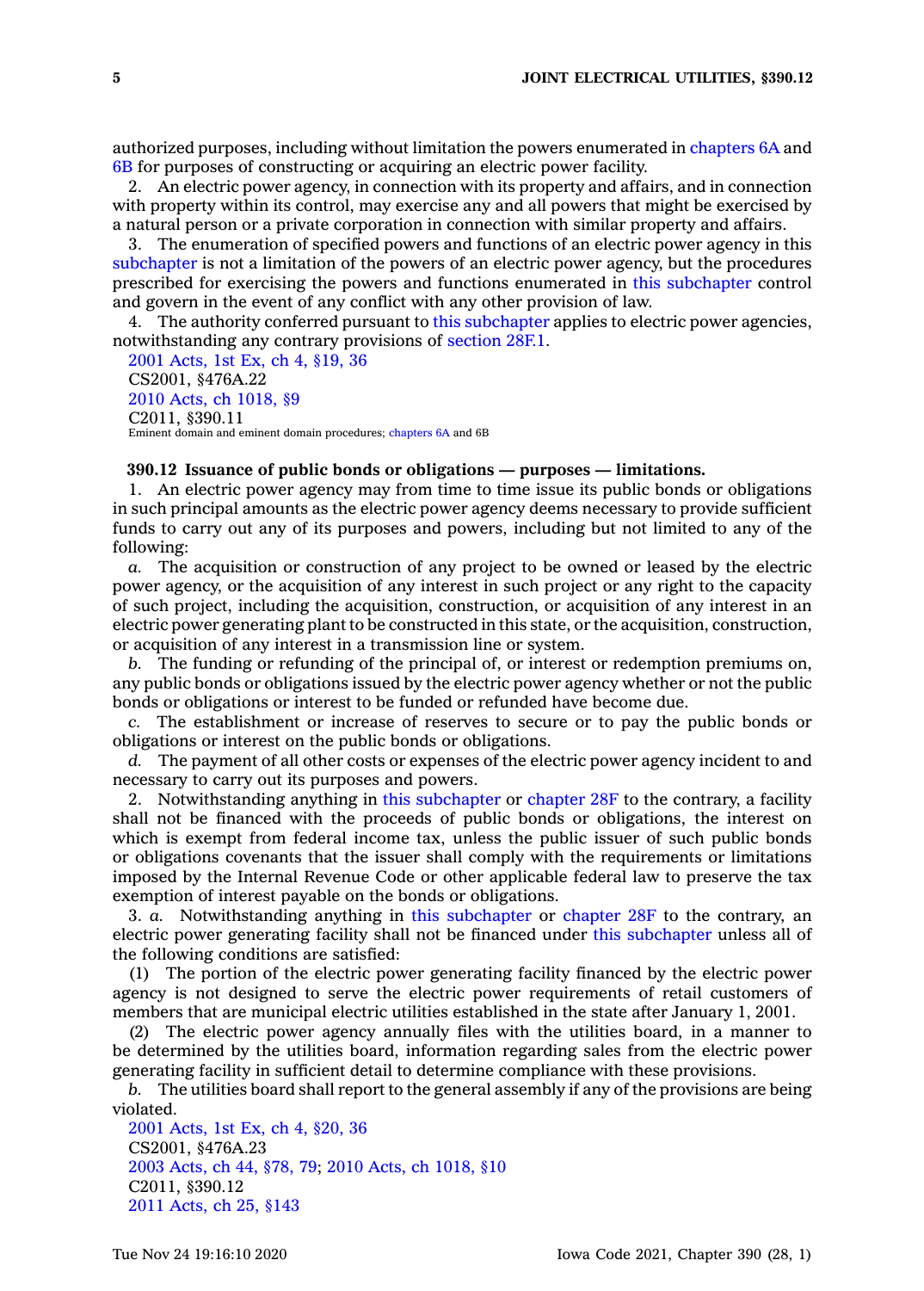# **390.13 Public bonds or obligations authorized by resolution of board of directors terms.**

1. The board of directors of an electric power agency, by resolution, may authorize the issuance of public bonds or obligations of the electric power agency.

2. The public bonds or obligations may be issued in one or more series under the resolution or under <sup>a</sup> trust indenture or other security agreement.

3. The resolution, trust indenture, or other security agreement, with respect to such public bonds or obligations, shall provide for all of the following:

*a.* The date on the public bonds or obligations.

- *b.* The time of maturity.
- *c.* The rate of interest.
- *d.* The denomination.
- *e.* The form, either coupon or registered.
- *f.* The conversion, registration, and exchange privileges.
- *g.* The rank or priority.
- *h.* The manner of execution.

*i.* The medium of payment, including the place of payment, either within or outside of the state.

*j.* The terms of redemption, either with or without premium.

*k.* Such other terms and conditions as set forth by the board in the resolution, trust indenture, or other security agreement.

4. Public bonds or obligations authorized by the board of directors shall not be subject to any restriction under other law with respect to the amount, maturity, interest rate, or other terms of obligation of <sup>a</sup> public agency or private person.

5. [Chapter](https://www.legis.iowa.gov/docs/code//75.pdf) 75 shall not apply to public bonds or obligations authorized by the board of directors as provided in this [section](https://www.legis.iowa.gov/docs/code/390.13.pdf).

2001 [Acts,](https://www.legis.iowa.gov/docs/acts//CH0000.pdf) 1st Ex, ch 4, §21, 36 CS2001, §476A.24 2010 Acts, ch [1018,](https://www.legis.iowa.gov/docs/acts/2010/CH1018.pdf) §11 C2011, §390.13

### **390.14 Public bonds or obligations payable solely from agency revenues or funds.**

1. The principal of and interest on any public bonds or obligations issued by an electric power agency shall be payable solely from the revenues or funds pledged or available for their payment as authorized in this [subchapter](https://www.legis.iowa.gov/docs/code//390.pdf).

2. Each public bond or obligation shall contain all of the following terms:

*a.* That the principal of or interest on such public bonds or obligations is payable solely from revenues or funds of the electric power agency.

*b.* That neither the state or <sup>a</sup> political subdivision of the state other than the electric power agency, nor <sup>a</sup> public agency that is <sup>a</sup> member of the electric power agency is obligated to pay the principal or interest on such public bonds or obligations.

*c.* That neither the full faith and credit nor the taxing power of the state, of any political subdivision of the state, or of any such public agency is pledged to the payment of the principal of or the interest on the public bonds or obligations.

2001 [Acts,](https://www.legis.iowa.gov/docs/acts/2001/CH0004.pdf) 1st Ex, ch 4, §22, 36 CS2001, §476A.25 2010 Acts, ch [1018,](https://www.legis.iowa.gov/docs/acts/2010/CH1018.pdf) §12 C2011, §390.14

# **390.15 Public bonds or obligations — types — sources for payment — security.**

1. Except as otherwise expressly provided by this [subchapter](https://www.legis.iowa.gov/docs/code//390.pdf) or by the electric power agency, every issue of public bonds or obligations of the electric power agency shall be payable out of any revenues or funds of the electric power agency, subject only to any agreements with the holders of particular public bonds or obligations pledging any particular revenues or funds.

2. An electric power agency may issue types of public bonds or obligations as it may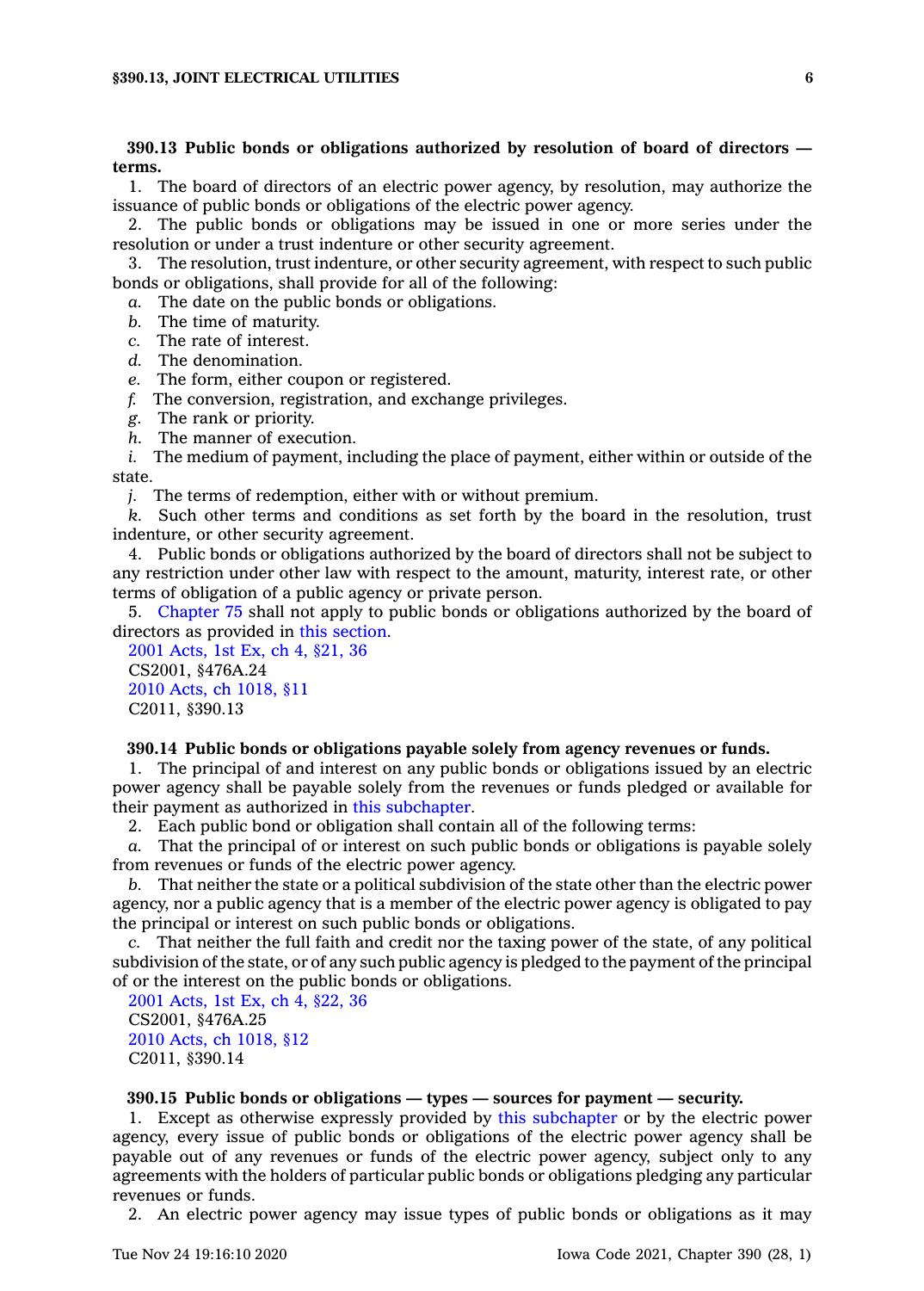determine, including public bonds or obligations as to which the principal and interest are payable exclusively from the revenues from one or more projects, or from an interest in such project or projects, or <sup>a</sup> right to capacity of such project or projects, or from any revenue-producing contract made by the electric power agency with any person, or from its revenues generally.

3. Any public bonds or obligations may be additionally secured by <sup>a</sup> pledge of any grant, subsidy, or contribution from any public agency or other person, or <sup>a</sup> pledge of any income or revenues, funds, or moneys of the electric power agency from any other source.

2001 [Acts,](https://www.legis.iowa.gov/docs/acts/2001/CH0004.pdf) 1st Ex, ch 4, §23, 36 CS2001, §476A.26 2010 Acts, ch [1018,](https://www.legis.iowa.gov/docs/acts/2010/CH1018.pdf) §13 C2011, §390.15

# **390.16 Public bonds or obligations and rates for debt service not subject to state approval.**

Public bonds or obligations of an electric power agency may be issued under [this](https://www.legis.iowa.gov/docs/code//390.pdf) [subchapter](https://www.legis.iowa.gov/docs/code//390.pdf), and rents, rates, and charges may be established in the same manner as provided in [section](https://www.legis.iowa.gov/docs/code/28F.5.pdf) 28F.5 and pledged for the security of public bonds or obligations and interest and redemption premiums on such public bonds or obligations, without obtaining the consent of any department, division, commission, board, bureau, or agency of the state and without any other proceeding or the happening of any other condition or occurrence, except as specifically required by this [subchapter](https://www.legis.iowa.gov/docs/code//390.pdf).

2001 [Acts,](https://www.legis.iowa.gov/docs/acts/2001/CH0004.pdf) 1st Ex, ch 4, §24, 36 CS2001, §476A.27 2010 Acts, ch [1018,](https://www.legis.iowa.gov/docs/acts/2010/CH1018.pdf) §14 C2011, §390.16

#### **390.17 Public bonds or obligations to be negotiable.**

All public bonds or obligations of an electric power agency shall be negotiable within the meaning and for all of the purposes of the uniform commercial code, [chapter](https://www.legis.iowa.gov/docs/code//554.pdf) 554, subject only to the registration requirement of [section](https://www.legis.iowa.gov/docs/code/76.10.pdf) 76.10.

2001 [Acts,](https://www.legis.iowa.gov/docs/acts/2001/CH0004.pdf) 1st Ex, ch 4, §25, 36 CS2001, §476A.28 2010 Acts, ch [1018,](https://www.legis.iowa.gov/docs/acts/2010/CH1018.pdf) §15 C2011, §390.17

# **390.18 Validity of public bonds or obligations at delivery — temporary bonds.**

1. Any public bonds or obligations may be issued and delivered, notwithstanding that one or more of the officers executing them shall have ceased to hold office at the time when the public bonds or obligations are actually delivered.

2. Pending preparation of definitive bonds or obligations, an electric power agency may issue temporary bonds or obligations that shall be exchanged for the definitive bonds or obligations upon their issuance.

2001 [Acts,](https://www.legis.iowa.gov/docs/acts/2001/CH0004.pdf) 1st Ex, ch 4, §26, 36 CS2001, §476A.29 2010 Acts, ch [1018,](https://www.legis.iowa.gov/docs/acts/2010/CH1018.pdf) §16 C2011, §390.18

### **390.19 Public or private sale of bonds and obligations.**

Public bonds or obligations of an electric power agency may be sold at public or private sale for <sup>a</sup> price and in <sup>a</sup> manner determined by the electric power agency.

2001 [Acts,](https://www.legis.iowa.gov/docs/acts//CH0000.pdf) 1st Ex, ch 4, §27, 36 CS2001, §476A.30 2010 Acts, ch [1018,](https://www.legis.iowa.gov/docs/acts/2010/CH1018.pdf) §17 C2011, §390.19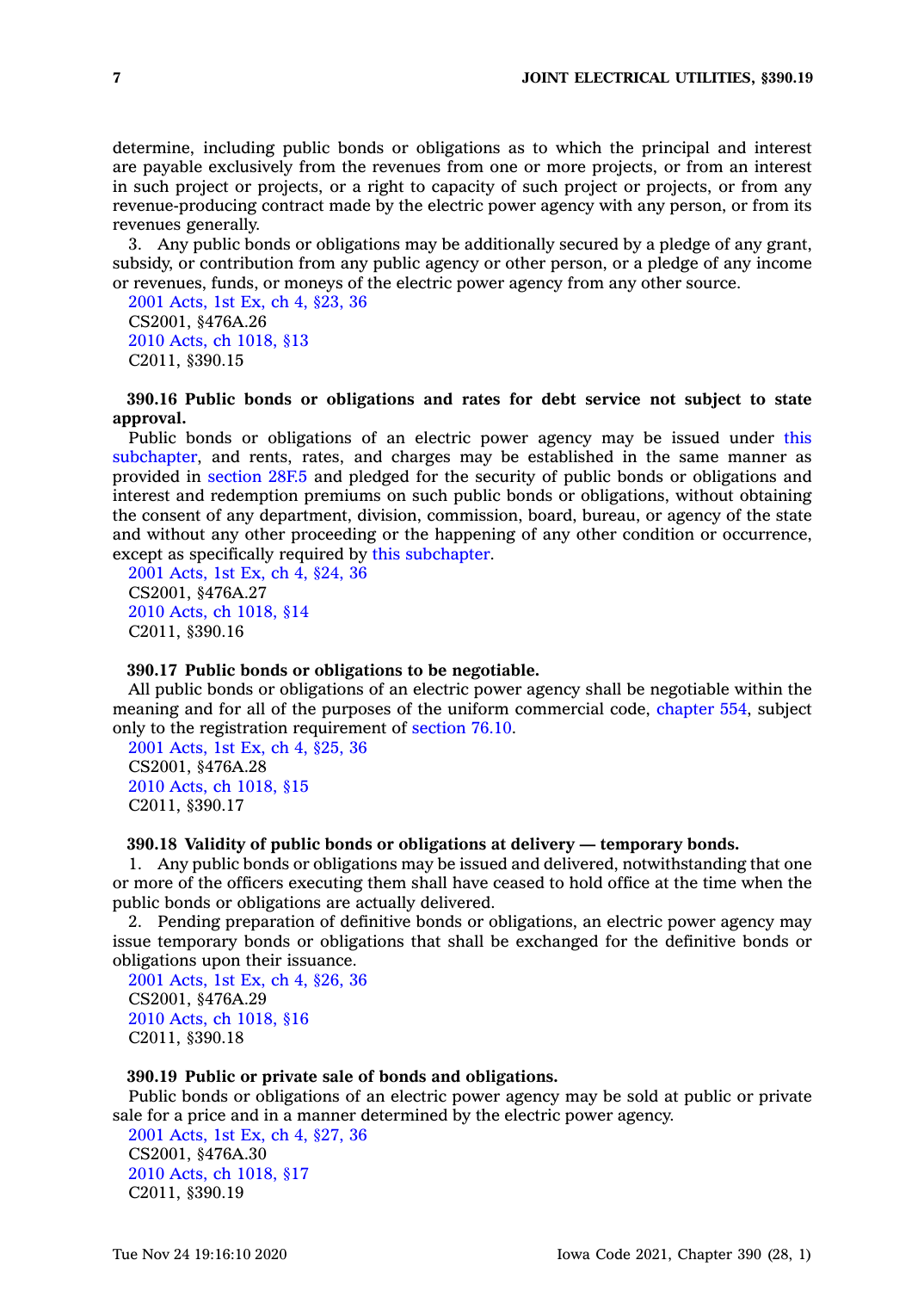**390.20 Public bonds or obligations as suitable investments for governmental units, financial institutions, and fiduciaries.**

The following persons may legally invest any debt service funds, money, or other funds belonging to such person or within such person's control in any public bonds or obligations issued pursuant to this [subchapter](https://www.legis.iowa.gov/docs/code//390.pdf):

1. A bank, trust company, savings association, or investment company.

2. An insurance company, insurance association, or any other person carrying on an insurance business.

3. An executor, administrator, conservator, trustee, or other fiduciary.

4. Any other person authorized to invest in bonds or obligations of the state.

2001 [Acts,](https://www.legis.iowa.gov/docs/acts/2001/CH0004.pdf) 1st Ex, ch 4, §28, 36 CS2001, §476A.31 2010 Acts, ch [1018,](https://www.legis.iowa.gov/docs/acts/2010/CH1018.pdf) §18 C2011, §390.20 2012 Acts, ch [1017,](https://www.legis.iowa.gov/docs/acts/2012/CH1017.pdf) §77 Investment of public funds; [§12B.10](https://www.legis.iowa.gov/docs/code/12B.10.pdf) Insurance companies; [§511.8](https://www.legis.iowa.gov/docs/code/511.8.pdf), 515.35 Banks; [§524.901](https://www.legis.iowa.gov/docs/code/524.901.pdf) Investments by fiduciaries; [§636.23](https://www.legis.iowa.gov/docs/code/636.23.pdf)

# **390.21 Resolution, trust indenture, or security agreement constitutes contract provisions.**

The resolution, trust indenture, or other security agreement under which any public bonds or obligations are issued shall constitute <sup>a</sup> contract with the holders of the public bonds or obligations, and may contain provisions, among others, prescribing any of the following terms:

1. The terms and provisions of the public bonds or obligations.

2. The mortgage or pledge of and the grant of <sup>a</sup> security interest in any real or personal property and all or any part of the revenue from any project or any revenue producing contract made by the electric power agency with any person to secure the payment of public bonds or obligations, subject to any agreements with the holders of public bonds or obligations which might then exist.

3. The custody, collection, securing, investment, and payment of any revenues, assets, money, funds, or property with respect to which the electric power agency may have any rights or interest.

4. The rates or charges for electric energy sold by, or services rendered by, the electric power agency, the amount to be raised by the rates or charges, and the use and disposition of any or all revenue.

5. The creation of reserves or debt service funds and the regulation and disposition of such reserves or funds.

6. The purposes to which the proceeds from the sale of any public bonds or obligations to be issued may be applied, and the pledge of the proceeds to secure the payment of the public bonds or obligations.

7. Limitations on the issuance of any additional public bonds or obligations, the terms upon which additional public bonds or obligations may be issued and secured, and the refunding of outstanding public bonds or obligations.

8. The rank or priority of any public bonds or obligations with respect to any lien or security.

9. The creation of special funds or moneys to be held for operating expenses, payment, or redemption of public bonds or obligations, reserves or other purposes, and the use and disposition of moneys held in these funds.

10. The procedure by which the terms of any contract with or for the benefit of the holders of public bonds or obligations may be amended or abrogated, the amount of public bonds or obligations the holders of which must consent to such amendment or abrogation, and the manner in which consent may be given.

11. The definition of the acts or omissions to act that constitute <sup>a</sup> default in the duties of the electric power agency to holders of its public bonds or obligations, and the rights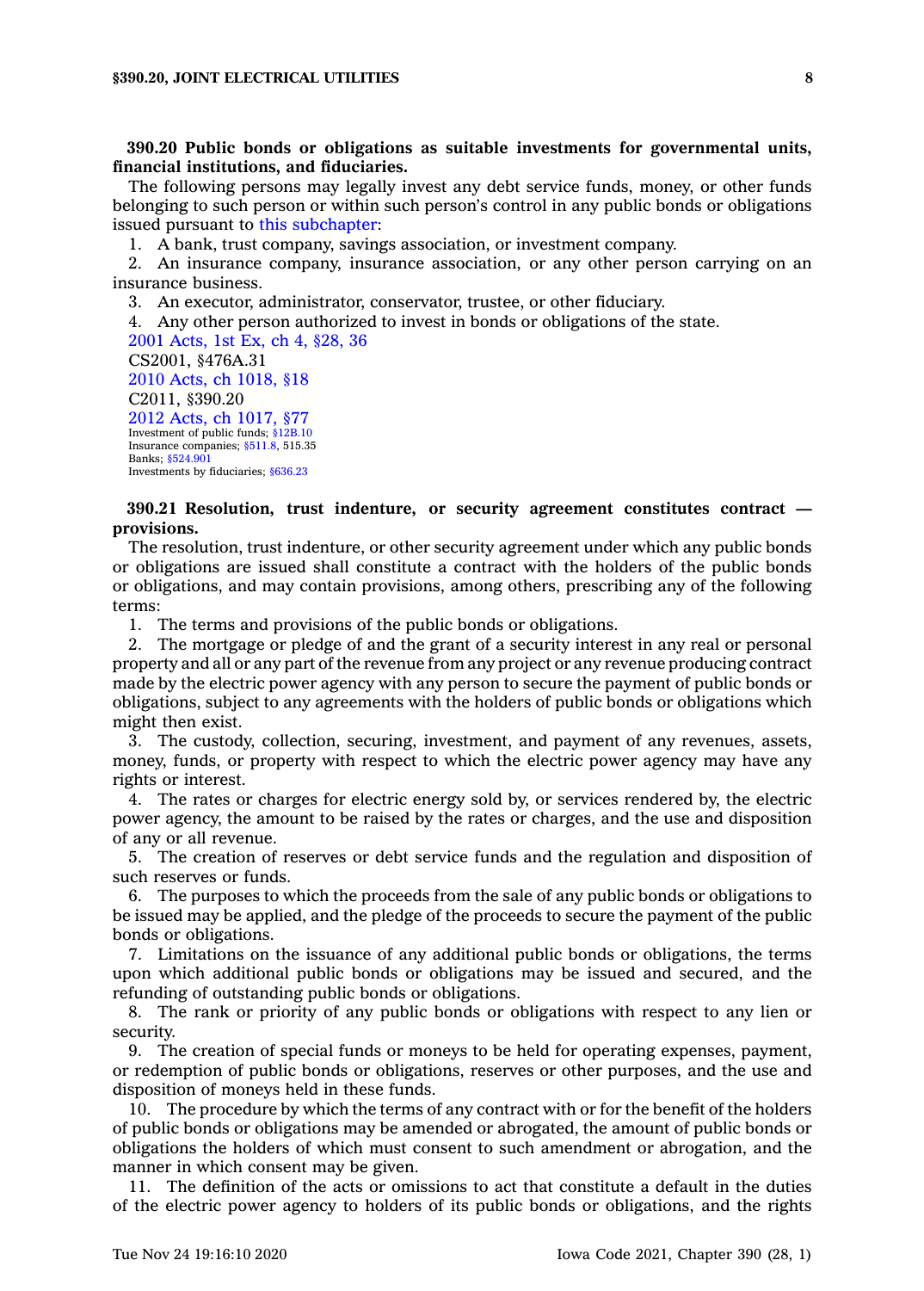and remedies of the holders in the event of default including, if the electric power agency so determines, the right to accelerate the date of the maturation of the public bonds or obligations or the right to appoint <sup>a</sup> receiver or receivers of the property or revenues subject to the lien of the resolution, trust indenture, or other security agreement.

12. Any other or additional agreements with or for the benefit of the holders of public bonds or obligations or any covenants or restrictions necessary or desirable to safeguard the interests of the holders.

13. The custody of any of the electric power agency's property or investments, the safekeeping of such property or investments, the insurance to be carried on such property or investments, and the use and disposition of insurance proceeds.

14. The vesting in <sup>a</sup> trustee or trustees, within or outside the state, of such property, rights, powers, and duties as the electric power agency may determine; or the limiting or abrogating of the rights of the holders of any public bonds or obligations to appoint <sup>a</sup> trustee, or the limiting of the rights, powers, and duties of such trustee.

15. The appointment of and the establishment of the duties and obligations of any paying agent or other fiduciary within or outside the state.

2001 [Acts,](https://www.legis.iowa.gov/docs/acts//CH0000.pdf) 1st Ex, ch 4, §29, 36 CS2001, §476A.32 2010 Acts, ch [1018,](https://www.legis.iowa.gov/docs/acts/2010/CH1018.pdf) §19 C2011, §390.21

### **390.22 Mortgage or trust deed to secure bonds.**

For the security of public bonds or obligations issued or to be issued by an electric power agency, the electric power agency may mortgage or execute deeds of trust of the whole or any part of its property.

2001 [Acts,](https://www.legis.iowa.gov/docs/acts//CH0000.pdf) 1st Ex, ch 4, §30, 36 CS2001, §476A.33 2010 Acts, ch [1018,](https://www.legis.iowa.gov/docs/acts/2010/CH1018.pdf) §20 C2011, §390.22

### **390.23 No personal liability on public bonds or obligations.**

An official, director, member of an electric power agency, or any person executing public bonds or obligations shall not be liable personally on the public bonds or obligations or be subject to any personal liability or accountability by reason of the issuance of such public bonds or obligations.

2001 [Acts,](https://www.legis.iowa.gov/docs/acts//CH0000.pdf) 1st Ex, ch 4, §31, 36 CS2001, §476A.34 2010 Acts, ch [1018,](https://www.legis.iowa.gov/docs/acts/2010/CH1018.pdf) §21 C2011, §390.23

### **390.24 Repurchase of securities.**

An electric power agency may purchase public bonds or obligations out of any funds available for such purchase, and hold, pledge, cancel, or resell the public bonds or obligations, subject to and in accordance with any agreements with the holders.

2001 [Acts,](https://www.legis.iowa.gov/docs/acts//CH0000.pdf) 1st Ex, ch 4, §32, 36 CS2001, §476A.35 2010 Acts, ch [1018,](https://www.legis.iowa.gov/docs/acts/2010/CH1018.pdf) §22 C2011, §390.24

# **390.25 Pledge of revenue as security.**

An electric power agency may pledge its rates, rents, and other revenues, or any part of such rates, rents, and revenues, as security for the repayment, with interest and redemption premiums, if any, of the moneys borrowed by the electric power agency or advanced to the electric power agency for any of its authorized purposes and as security for the payment of moneys due and owed by the electric power agency under any contract.

2001 [Acts,](https://www.legis.iowa.gov/docs/acts//CH0000.pdf) 1st Ex, ch 4, §33, 36